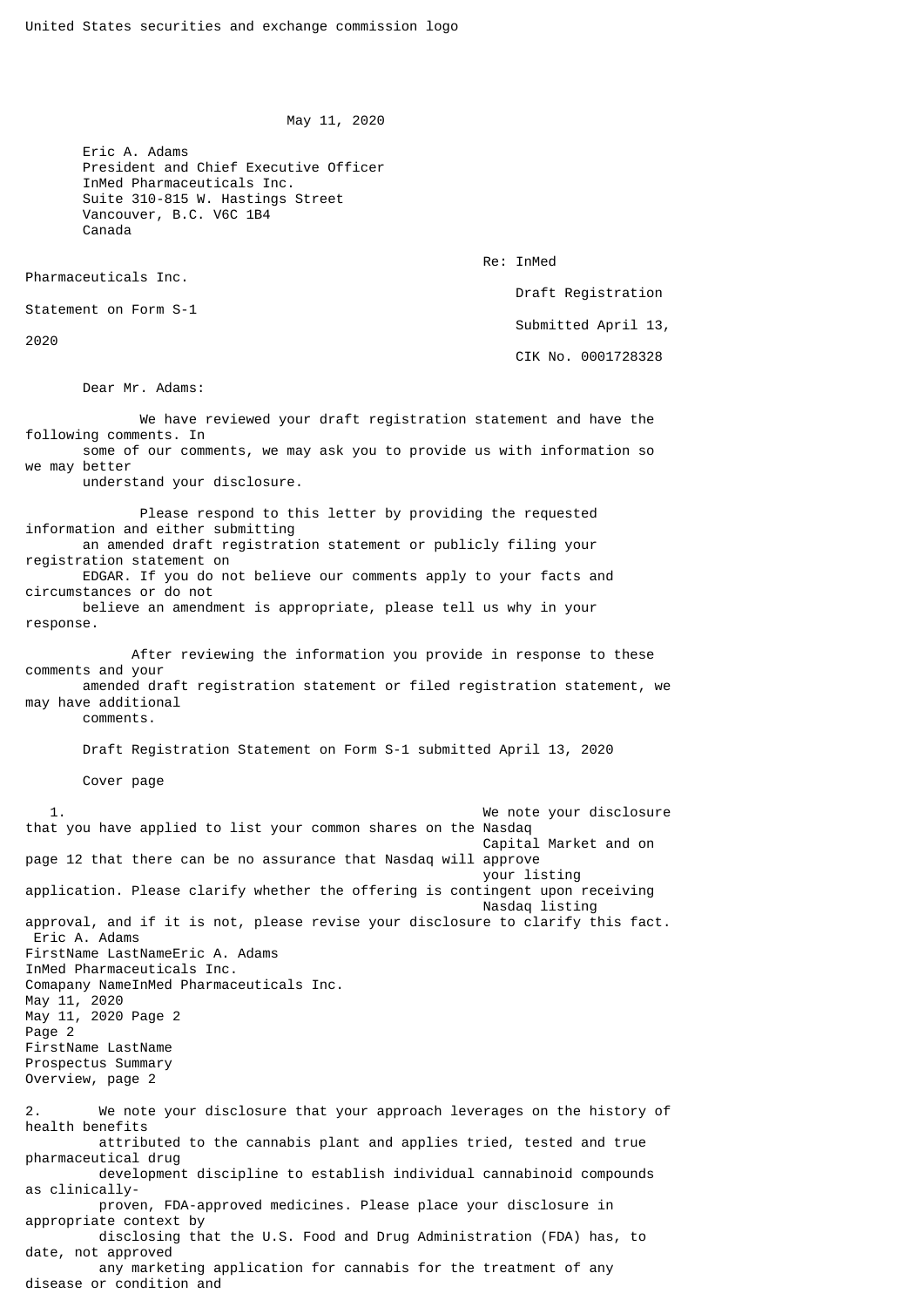has approved only one cannabis-derived and three cannabis-related drug products. Additionally, please revise your disclosure to remove any implication that you are presently successful or are likely to be successful in securing marketing approval for any of your product candidates. Please make similar revisions to your statement on page 6 that you have the internal capabilities to design and execute, together with multiple external vendors, the preclinical data sets and clinical studies required to advance pharmaceutical drugs towards FDA approval and, ultimately, commercialization. 3. We note your disclosure that you are developing a proprietary biosynthesis manufacturing technology to facilitate access to rare cannabinoids that are otherwise not available at commercial scale and low cost. Please balance this disclosure with a discussion of the risks and challenges you face in manufacturing pharmaceutical-grade cannabinoids, such as the need to scale up manufacturing capacity from current limited levels, as discussed on page 42. 4. We refer to your development programs table on pages 3 and 67. You may describe the results of preclinical studies in your narrative disclosure with full and proper context with respect to the objective observations of such studies; however, it is inappropriate to present preclinical studies as establishing proof-of-concept for your product candidates. Please remove this text from the table. We also note your inclusion of "Additional Uses of Rare Cannabinoids." Please revise your table to identify the specific product candidates and indications. If you have not yet identified specific product candidates or the indications which they will treat, please remove reference to such programs from your table as such information is premature for inclusion in your Summary presentation. Similarly, please revise your table to identify dermatology indication #2 and ocular indication #2.<br>5. We refer to yo We refer to your development programs table on pages 3 and 67. Please include a column for each of Phase 1, Phase 2 and Phase 3. Additionally, please revise your clinical development table on pg. 95 to make it clear that you will need to complete Phase 3 clinical trials. Eric A. Adams FirstName LastNameEric A. Adams InMed Pharmaceuticals Inc. Comapany NameInMed Pharmaceuticals Inc. May 11, 2020 Page 3 May 11, 2020 Page 3 FirstName LastName 6. We note your statement on page 3 that you have "no relationship with the Cannabis plant." However, your risk factor disclosure on page 28 indicates that your product candidates contain substances related to the Cannabis plant and may therefore be classified as "controlled substances" and that their regulatory approval may generate public controversy. Please reconcile your disclosure. 7. We note your statements on pages 4 and 69 that "THC and CBD have established therapeutic benefits in certain instances." Given that it is within the sole authority of the FDA or similar foreign regulator to determine the efficacy of a drug and that efficacy is determined by reference to the indication being treated, the statement THC and CBD have established therapeutic benefits in certain instances is not appropriate. Please delete these

statements. You may replace these statements with a description of a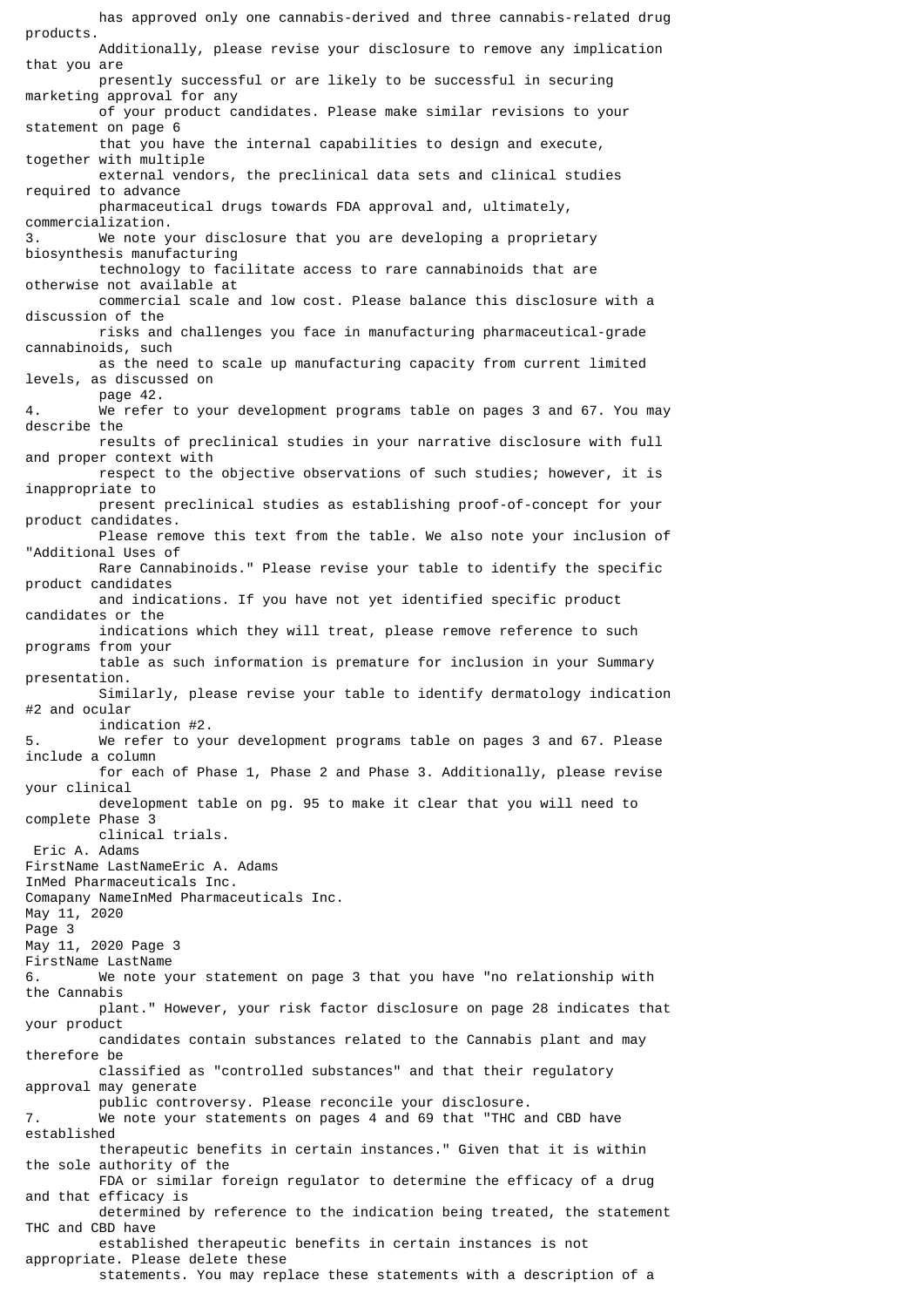publicly available clinical trial conducted to assess efficacy and the resulting data. The accompanying disclosures should identify the party performing the trial and include the number of participants and dosing information but should not draw conclusions about efficacy from the data. Additionally, we note your disclosure that you have completed more than 30 pharmacology and toxicology studies to investigate the effects of CBN. Please place this selected disclosure in its proper context by revising your Summary disclosure to make it clear that your clinical data to date is limited to a small number of healthy subjects. INM-755 in Dermatology, page 4 8. We note your statement that findings from several toxicology studies support the safety of CBN for continued clinical development. As safety is a determination that is solely within the authority of the FDA and comparable foreign regulators and is assessed throughout all phases of clinical trials, it is inappropriate to state or imply that your product candidates will be determined to be safe. Please revise your disclosure to remove such implication here and throughout your registration statement, e.g., on page 74 where you state CBN has demonstrated several compelling pharmacological, toxicological and commercial features, including unique safety properties. Regulatory and Patent Strategy, page 5 9. Please expand this discussion to explain how this strategy differentiates you from competitors. Risks Related to our Business, page 8 10. Please expand the bullet point on the top of page 8 to highlight the risks related to the current status of your patent portfolio. Use of Proceeds, page 47 11. Please revise the discussion to identify the stage of development you expect to achieve with the proceeds of the offering for INM-755 and INM-088. To the extent you expect to begin a particular stage of development but do not expect to complete it, please indicate Eric A. Adams FirstName LastNameEric A. Adams InMed Pharmaceuticals Inc. Comapany NameInMed Pharmaceuticals Inc. May 11, 2020 May 11, 2020 Page 4 Page 4 FirstName LastName that you will need to raise additional funding to complete that stage of development. Business Our Product Candidates and Technologies Key Milestones, page 78 12. We note your disclosure on page 78 that you have entered into various agreements with University of British Columbia. In your Business section, please include a description of the material terms of the agreements, including rights and obligations, financial terms including amounts paid to date, aggregate milestone amounts to be paid or received, the royalty range and term, as applicable, term and termination provisions. With regard to the royalty range, please disclose a royalty range of not more than 10 percentage points. Research and Development Pipeline of Therapeutic Drug Candidates INM-755 for the Treatment of EB, page 80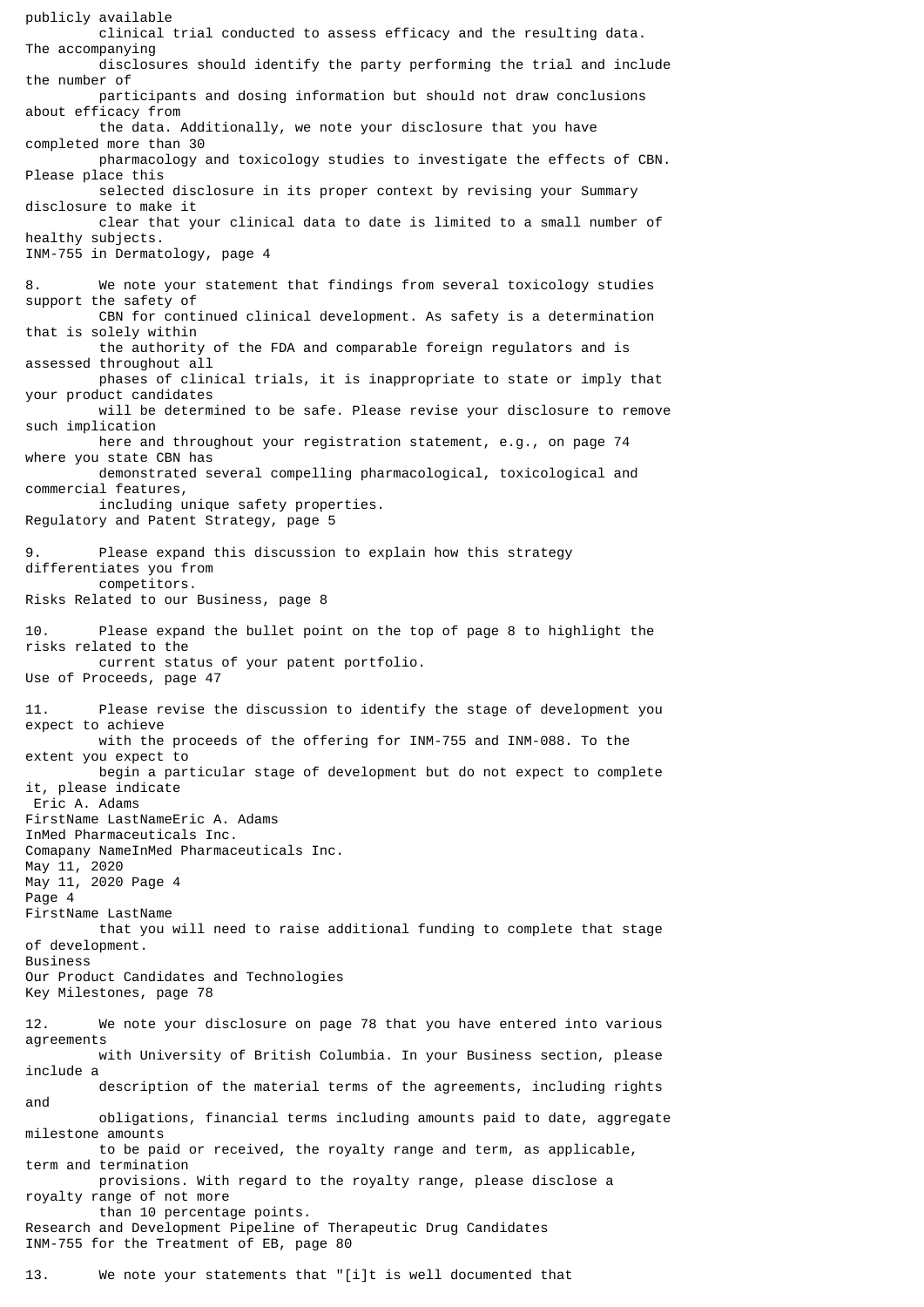phytocannabinoids, or plant derived cannabinoid compounds, have unique anti-inflammatory, analgesic and wound healing promoting properties via several mechanisms" and that your "preclinical research has identified a specific cannabinoid, CBN, that may prove beneficial to patients." These statements imply efficacy and are presented as a conclusion. Please remove these and similar statements throughout the registration statement. Revise your disclosure to present balanced data from your trials stating the actual results observed and quantifying the results as necessary. 14. We note that CBN was studied in a panel of cannabinoids to determine its ability to regulate keratin expression and that CBN induced a "statistically significant" upregulation of K15 in 2 of the 3 experiments. Please indicate the p-value by which you measured statistical significance and explain how p-value is used to measure statistical significance. Please also revise to state whether the results observed in the other preclinical studies presented in the section were statistically significant. Summary of Contemplated Clinical Development Plans, page 94 15. We note that all subjects in this first clinical trial completed treatment and evaluations by March 27, 2020. For each your completed and contemplated clinical trials, please disclose the scope and size; dosage and duration; and if applicable, the actual results observed. INM-088 for the Treatment of Glaucoma, page 98 16. We note that the preclinical trials discussed in this section provide results without providing proper context for such results. For each of the preclinical trials discussed in this section, please disclose the scope and size; dosage and duration; and actual results observed. Eric A. Adams InMed Pharmaceuticals Inc. May 11, 2020 Page 5 Intellectual Property, page 107 17. As to your material patents, clarify whether you directly own or license the patents and patent applications. If licensed from a third party, please identify the third party. Additionally, for each material patent, please identify all applicable jurisdictions where patents are granted or patent applications are pending, disclose the scope of patent of protection (e.g., composition of matter, use, or process) and patent expiry. Material United States Federal Income Tax Considerations, page 138 18. Please revise to clearly state that the disclosure in this section is the opinion of the respective counsels, and revise to remove language stating that "generally" certain tax consequences will apply and express a firm opinion for each material tax consequence or explain why such an opinion cannot be given. General 19. Please supplementally provide us with copies of all written communications, as defined in Rule 405 under the Securities Act, that you, or anyone authorized to do so on our behalf, present to potential investors in reliance on Section 5(d) of the Securities Act, whether or not they retain copies of the communications. You may contact Ibolya Ignat at 202-551-3636 or Terence O'Brien at 202-551-3355 if you have questions regarding comments on the financial statements and related

matters. Please